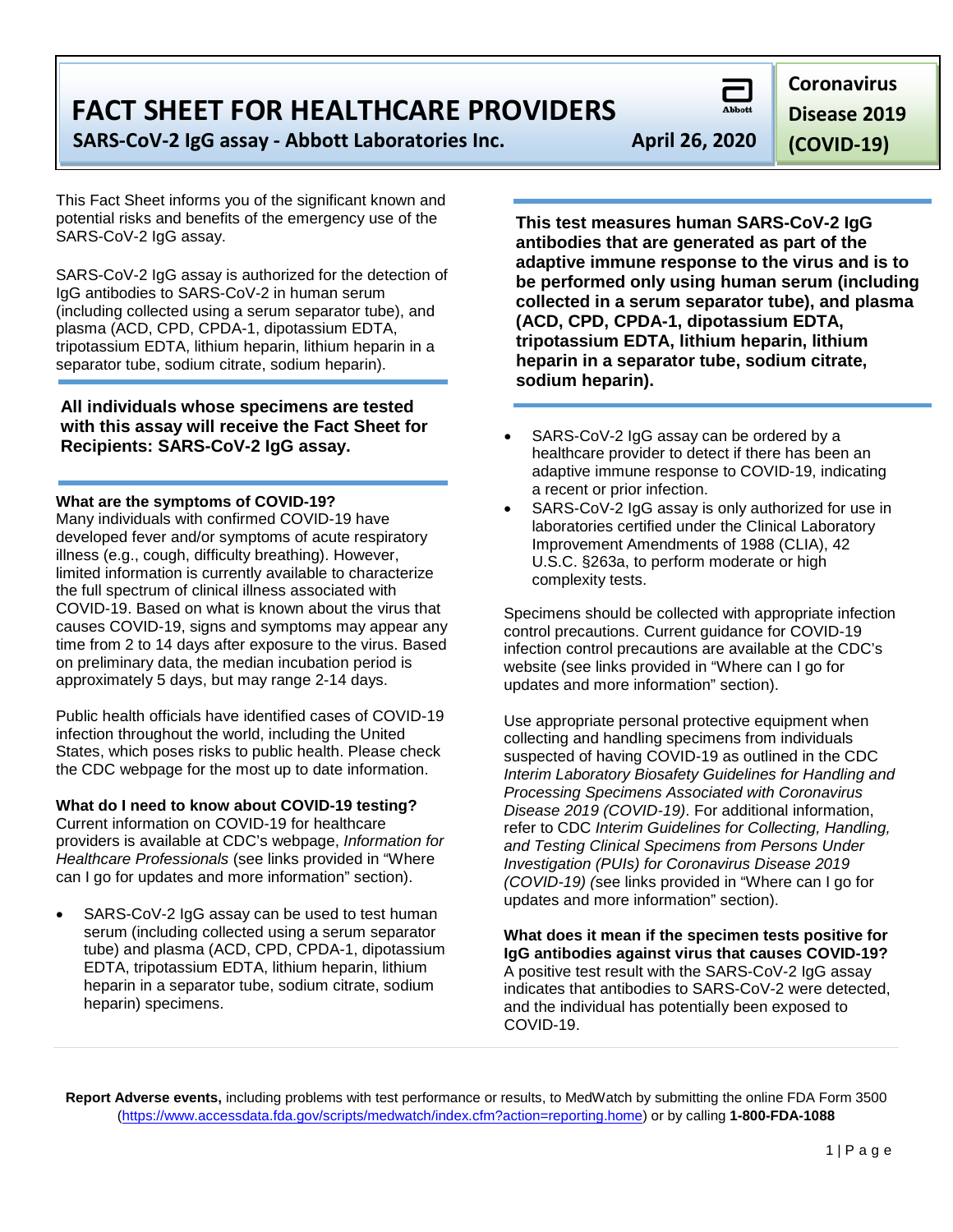**Report Adverse events,** including problems with test performance or results, to MedWatch by submitting the online FDA Form 3500 [\(https://www.accessdata.fda.gov/scripts/medwatch/index.cfm?action=reporting.home\)](https://www.accessdata.fda.gov/scripts/medwatch/index.cfm?action=reporting.home) or by calling **1-800-FDA-1088**

# **FACT SHEET FOR HEALTHCARE PROVIDERS**

**SARS-CoV-2 IgG assay - Abbott Laboratories Inc. April 26, 2020**

IgG antibodies are generally detectable in blood several days after initial infection, although the duration of time antibodies are present post infection is not well characterized. Individuals may have detectable virus present for several weeks following seroconversion.

When IgG antibodies are present it often indicates a past infection but does not exclude recently infected individuals who are still contagious. It is unknown how long IgG antibodies to SARS-CoV-2 will remain present in the body after infection and if they confer immunity to infection.

A positive result for IgG may not mean that an individual's current or past symptoms were due to COVID-19 infection. Laboratory test results should always be considered in the context of clinical observations and epidemiological data in making a final diagnosis and patient management decisions.

The SARS-CoV-2 IgG assay has been designed to minimize the likelihood of false positive test results. However, in the event of a false positive result, risks to individuals could include the following: risk of infection by exposure to persons with active COVID-19. If a recent infection is suspected a false positive result may lead to a recommendation for isolation of the individual, monitoring of household or other close contacts for symptoms, isolation that might limit contact with family or friends and may increase contact with other potentially COVID-19-infected individuals, limits in the ability to work, or other unintended adverse effects.

All laboratories using this test must follow standard confirmatory testing and reporting guidelines according to their appropriate public health authorities.

**What does it mean if the specimen tests negative for IgG antibodies against virus that causes COVID-19?** A negative test result with this test means that SARS-CoV-2 specific antibodies were not present in the specimen above the limit of detection. However, a negative result does not rule out COVID-19 and should not be used as the sole basis for treatment, patient management decisions, or to rule out active infection.

Individuals tested early after infection may not have detectable IgG antibody despite active infection; in addition, not all individuals will develop a detectable IgG response to SARS-CoV-2 infection. The absolute sensitivity of the SARS-CoV-2 IgG assay is unknown.

When testing is negative, the possibility of a false negative result should be considered in the context of an individual's recent exposures and the presence of clinical signs and symptoms consistent with COVID-19. The possibility of a false negative result should especially be considered if the individual's recent exposure or clinical presentation indicate that COVID- 19 is likely and diagnostic tests for other causes of illness (e.g., other respiratory illness) are negative. Direct testing for virus (e.g., PCR testing) should always be performed in any individual suspected of COVID-19, regardless of the SARS-CoV-2 IgG assay result.

Risks to an individual of a false negative result include: restriction of activities deemed acceptable for individuals with evidence of an IgG response to SARS-CoV-2, or other unintended adverse events.

#### **What is an EUA?**

The United States FDA has made this test available under an emergency access mechanism called an Emergency Use Authorization (EUA). The EUA is supported by the Secretary of Health and Human Service's (HHS's) declaration that circumstances exist to justify the emergency use of in vitro diagnostics (IVDs) for the detection and/or diagnosis of the virus that causes COVID-19.

An IVD made available under an EUA has not undergone the same type of review as an FDA-approved or cleared IVD. FDA may issue an EUA when certain criteria are met, which includes that there are no adequate, approved, available alternatives, and based on the totality of scientific evidence available, it is reasonable to believe that this IVD may be effective in the detection of IgG antibodies to the virus that causes COVID-19.

The EUA for this test is in effect for the duration of the COVID-19 declaration justifying emergency use of IVDs,

**Disease 2019 (COVID-19)**

**Coronavirus**